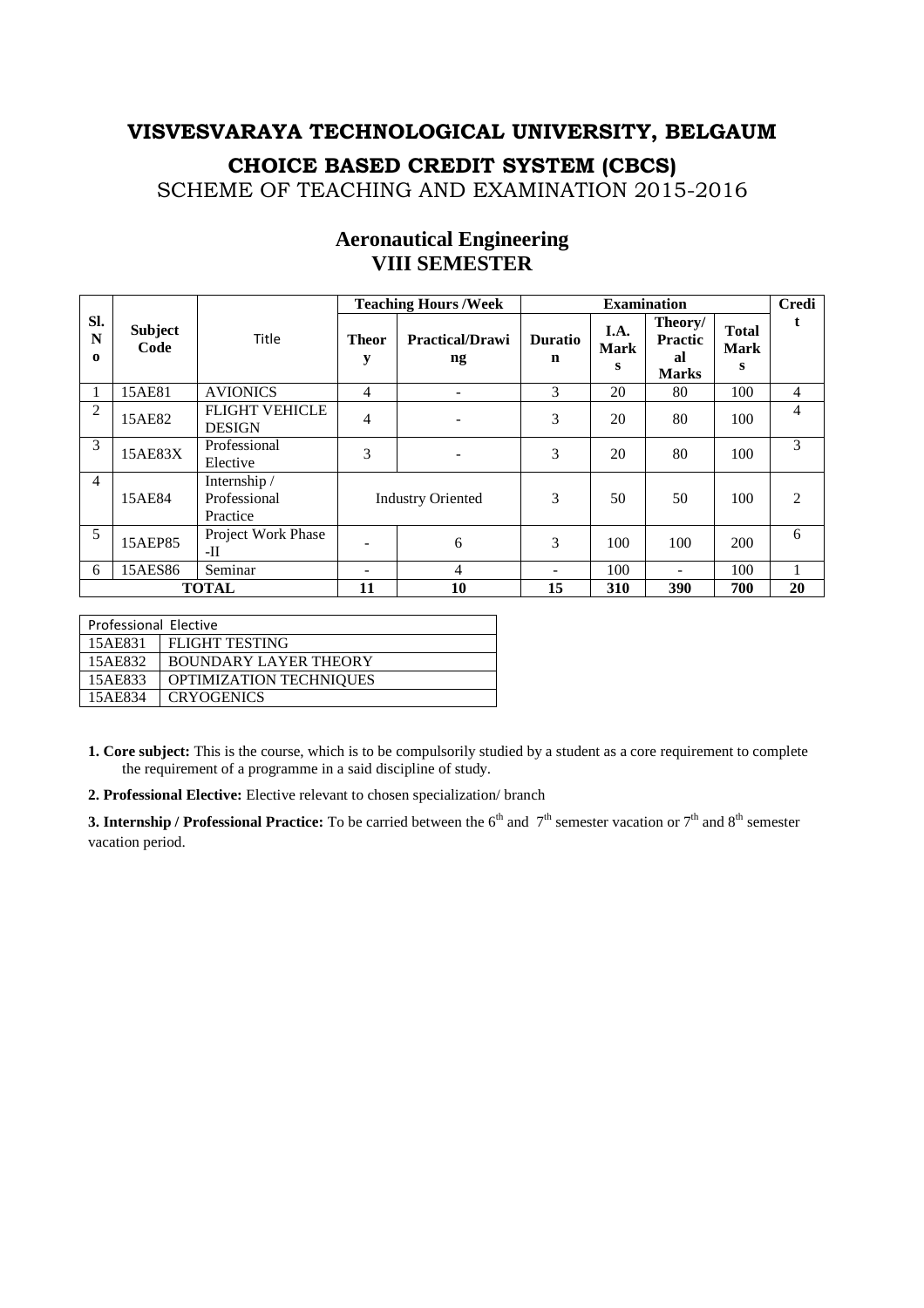| <b>AVIONICS</b>                                                                                                                                                                                                                                                                                         |                        |                                                                                                                                                                |    |                                 |                                                                    |  |  |
|---------------------------------------------------------------------------------------------------------------------------------------------------------------------------------------------------------------------------------------------------------------------------------------------------------|------------------------|----------------------------------------------------------------------------------------------------------------------------------------------------------------|----|---------------------------------|--------------------------------------------------------------------|--|--|
| [As per Choice Based Credit System (CBCS) scheme]                                                                                                                                                                                                                                                       |                        |                                                                                                                                                                |    |                                 |                                                                    |  |  |
|                                                                                                                                                                                                                                                                                                         | <b>SEMESTER - VIII</b> |                                                                                                                                                                |    |                                 |                                                                    |  |  |
| Subject Code                                                                                                                                                                                                                                                                                            | 20                     |                                                                                                                                                                |    |                                 |                                                                    |  |  |
| Number of Lecture<br><b>Exam Hours</b><br>04<br>03<br>Hours/Week                                                                                                                                                                                                                                        |                        |                                                                                                                                                                |    |                                 |                                                                    |  |  |
| Total<br>Number<br>of<br><b>Lecture Hours</b>                                                                                                                                                                                                                                                           | 50                     | <b>Exam Marks</b>                                                                                                                                              | 80 |                                 |                                                                    |  |  |
|                                                                                                                                                                                                                                                                                                         |                        | $CREDITS - 04$                                                                                                                                                 |    |                                 |                                                                    |  |  |
| <b>Course Objectives:</b> This course will enable students to                                                                                                                                                                                                                                           |                        |                                                                                                                                                                |    |                                 |                                                                    |  |  |
| 1.<br>2.<br>3.                                                                                                                                                                                                                                                                                          |                        | Understand the need for avionics in civil, military and space systems.<br>Appreciate the use of microprocessors, data buses and avionics system architectures. |    |                                 |                                                                    |  |  |
| Acquire the knowledge of display technologies, communication and navigation systems.<br><b>Modules</b>                                                                                                                                                                                                  |                        |                                                                                                                                                                |    | <b>Teaching</b><br><b>Hours</b> | <b>Revised</b><br><b>Bloom's</b><br><b>Taxonomy</b><br>(RBT) Level |  |  |
| <b>Module -1</b>                                                                                                                                                                                                                                                                                        |                        |                                                                                                                                                                |    |                                 |                                                                    |  |  |
| 10 Hours<br><b>Power Distribution System:</b> Bus Bar, split bus bar system, special<br>L1, L2<br>purpose cables. Electrical diagram and identification scheme. Circuit<br>controlling devices. Power utilization-typical application to avionics.<br>Need for Avionics in civil and military aircraft. |                        |                                                                                                                                                                |    |                                 |                                                                    |  |  |
| <b>Module -2</b>                                                                                                                                                                                                                                                                                        |                        |                                                                                                                                                                |    | 10 Hours                        | L1, L2                                                             |  |  |
| Inertial Navigation System: Gyroscopic versus Inertial platform.<br>Structure of stable platform. Inertial Navigation units. Inertial<br>alignment. Inertial interface system. Importance of Compass swing.                                                                                             |                        |                                                                                                                                                                |    |                                 |                                                                    |  |  |
| Electronic Flight Control System: Fly-by-wire system: - basic concept                                                                                                                                                                                                                                   |                        |                                                                                                                                                                |    |                                 |                                                                    |  |  |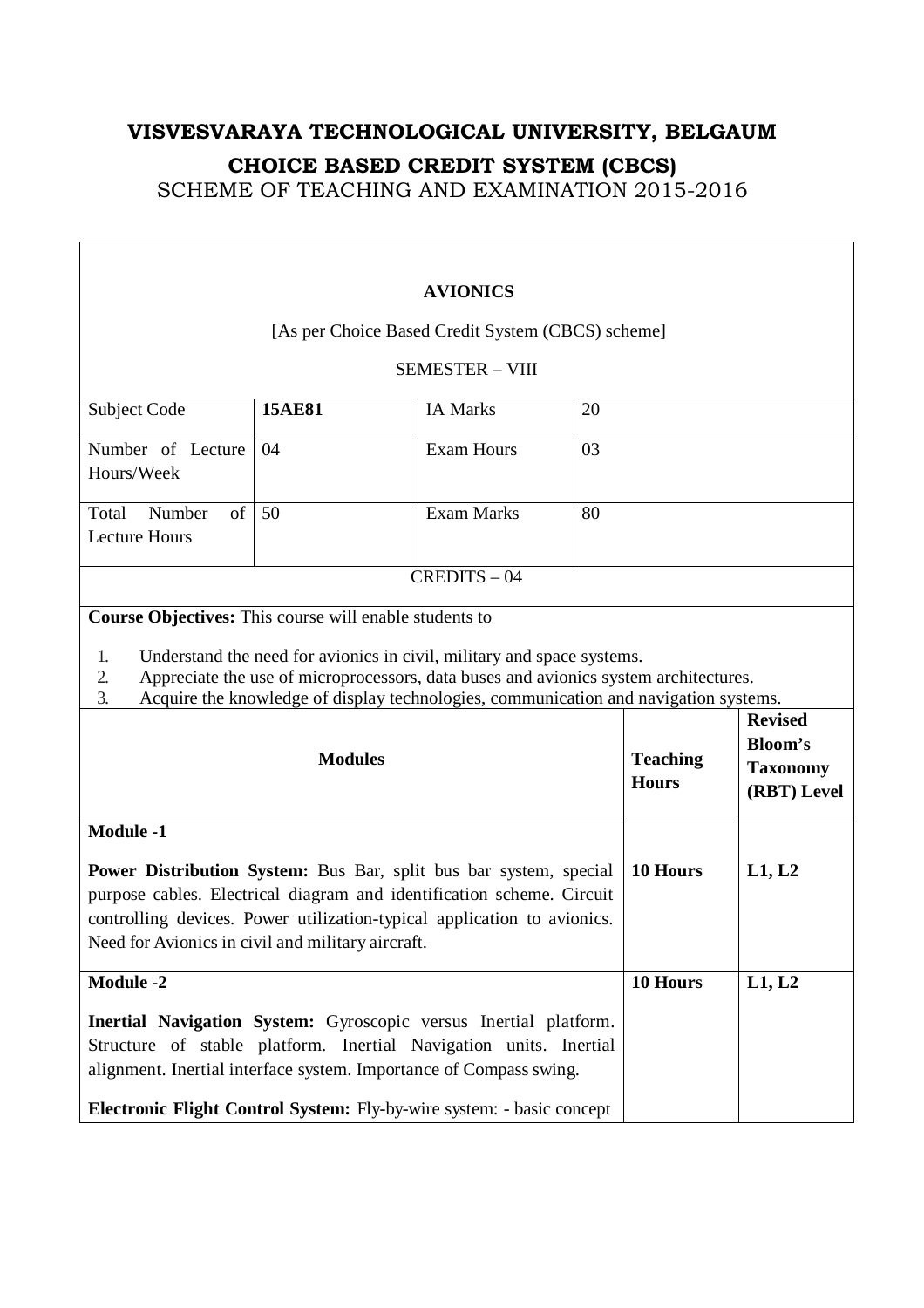| and features. Pitch and Roll rate: - command and response. Control           |          |            |
|------------------------------------------------------------------------------|----------|------------|
| Laws. Frequency response of a typical FBW actuator. Cooper Harper            |          |            |
| scale. Redundancy and failure survival. Common mode of failures and          |          |            |
| effects analysis.                                                            |          |            |
|                                                                              |          |            |
| <b>Module -3</b>                                                             | 10 Hours | L1, L2, L3 |
| Electronic Flight Instrument Systems: Display -units, presentation,          |          |            |
| failure, and annunciation. Display of air data.                              |          |            |
|                                                                              |          |            |
| Introduction to Avionics Sub Systems and Electronic Circuits:                |          |            |
| avionics<br>subsystems.<br>Amplifier,<br>oscillator,<br>Typical<br>aircraft  |          |            |
|                                                                              |          |            |
| communication system, transmitter, receiver, antenna.                        |          |            |
| <b>Module -4</b>                                                             | 10 Hours | L1, L2     |
|                                                                              |          |            |
| Principles of Digital Systems: Digital Computers, Microprocessors,           |          |            |
| Memories                                                                     |          |            |
|                                                                              |          |            |
| Flight Deck and Cockpits: Control and display technologies CRT, LED,         |          |            |
| LCD, EL and plasma panel, Touch screen, Direct voice input (DVI) -           |          |            |
| Civil cockpit and military cockpit : MFDS, HUD, MFK, HOTAS.                  |          |            |
|                                                                              |          |            |
|                                                                              |          |            |
| <b>Module -5</b>                                                             | 10 Hours | L1, L2     |
|                                                                              |          |            |
| Avionics Systems Integration: Avionics equipment fit. Electrical data        |          |            |
| bus system. Communication Systems, Navigation systems, Flight control        |          |            |
| systems, Radar, Electronic Warfare, and fire control system. Avionics        |          |            |
| system architecture, Data buses, MIL-STD 1553 B.                             |          |            |
|                                                                              |          |            |
| <b>Course Outcomes:</b>                                                      |          |            |
| After studying this course, students will be able to:                        |          |            |
| Select the suitable data bus based on the application.<br>1.                 |          |            |
| 2.                                                                           |          |            |
| Identify the suitable navigation systems.<br>3.                              |          |            |
| Distinguish the avionics system architecture.<br><b>Graduate Attributes:</b> |          |            |
|                                                                              |          |            |
| Engineering Knowledge.                                                       |          |            |
| Problem Analysis.                                                            |          |            |
| Design / development of solutions                                            |          |            |
| Interpretation of data                                                       |          |            |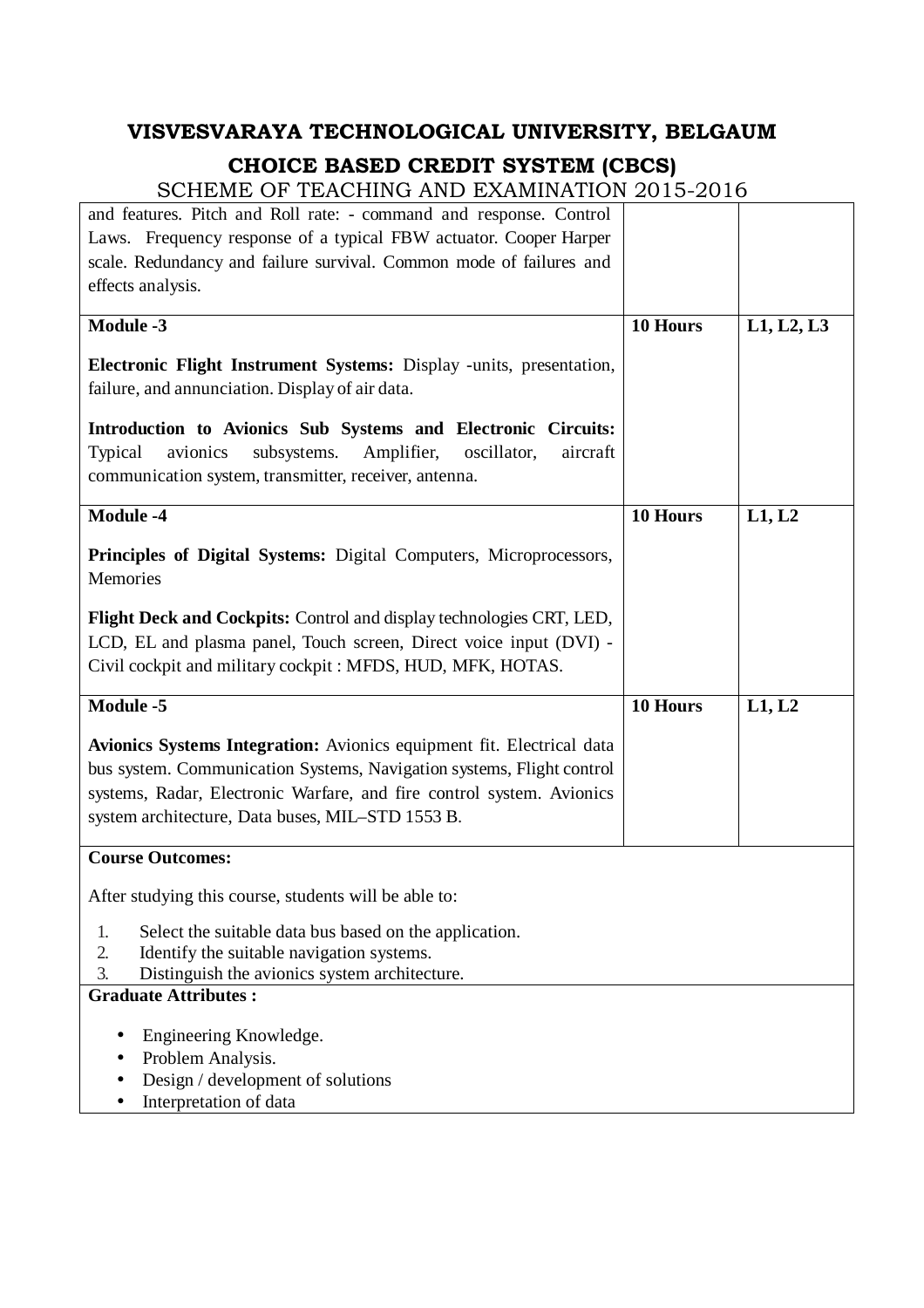SCHEME OF TEACHING AND EXAMINATION 2015-2016

#### **Question paper pattern:**

- The question paper will have ten questions.
- Each full question consists of 16 marks.
- There will be 2 full questions (with a maximum of four sub questions) from each module.
- Each full question will have sub questions covering all the topics under a module.
- The students will have to answer 5 full questions, selecting one full question from each module.

#### **Text Books:**

- 1. R.P.G. Collinson., "Introduction to Avionics Systems", Springer, 3<sup>rd</sup> edition, 2011, ISBN-13: 978-9400707078
- 2. Ian Moir, Allan Seabridge, Aircraft Systems: Mechanics, Electrical and Avionics Subsystems Integration, Wiley, 3rd Edition, 2012.

- 1. Middleton, D.H., Ed., "Avionics Systems, Longman Scientific and Technical", Longman Group UK Ltd., England, 1989, ISBN-13: 978-0582018815.
- 2. Spitzer, C.R., "Digital Avionic Systems", McGraw-Hill Inc., US, 2nd edition, 1992, ISBN-13: 978-0070603332.
- 3. Mike Tooley and David Wyatt, Aircraft Communications and Navigation Systems, Butterworth Heinemann, 2007.
- 4. D.R. Cundy and R.S. Brown, Introduction to Avionics, Pearson, 2010.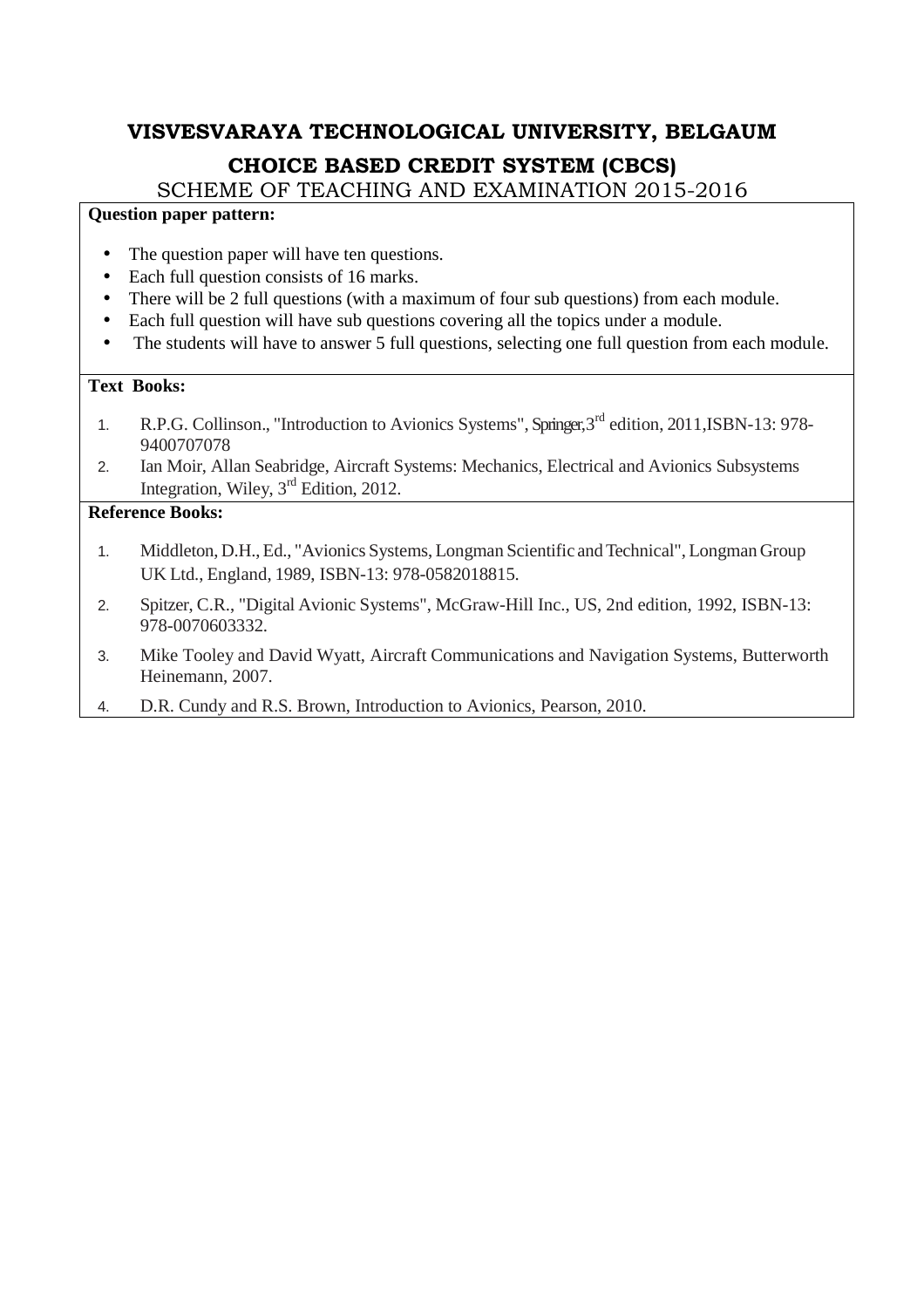|                                                                                                                                                                                                                                                                                                                                                                                                                                                                                                                                                                                                                                          |                                                                              | <b>FLIGHT VEHICLE DESIGN</b><br>[As per Choice Based Credit System (CBCS) scheme]<br><b>SEMESTER - VIII</b> |          |                                 |                                                             |
|------------------------------------------------------------------------------------------------------------------------------------------------------------------------------------------------------------------------------------------------------------------------------------------------------------------------------------------------------------------------------------------------------------------------------------------------------------------------------------------------------------------------------------------------------------------------------------------------------------------------------------------|------------------------------------------------------------------------------|-------------------------------------------------------------------------------------------------------------|----------|---------------------------------|-------------------------------------------------------------|
|                                                                                                                                                                                                                                                                                                                                                                                                                                                                                                                                                                                                                                          |                                                                              |                                                                                                             |          |                                 |                                                             |
| Subject Code<br>Number of Lecture                                                                                                                                                                                                                                                                                                                                                                                                                                                                                                                                                                                                        | 15AE82<br>03                                                                 | <b>IA Marks</b><br><b>Exam Hours</b>                                                                        | 20<br>03 |                                 |                                                             |
| Hours/Week                                                                                                                                                                                                                                                                                                                                                                                                                                                                                                                                                                                                                               |                                                                              |                                                                                                             |          |                                 |                                                             |
| of<br>Total<br>Number                                                                                                                                                                                                                                                                                                                                                                                                                                                                                                                                                                                                                    | 50                                                                           | <b>Exam Marks</b>                                                                                           | 80       |                                 |                                                             |
| <b>Lecture Hours</b>                                                                                                                                                                                                                                                                                                                                                                                                                                                                                                                                                                                                                     |                                                                              |                                                                                                             |          |                                 |                                                             |
|                                                                                                                                                                                                                                                                                                                                                                                                                                                                                                                                                                                                                                          |                                                                              | $CREDITS - 04$                                                                                              |          |                                 |                                                             |
| Course Objectives: This course will enable students to                                                                                                                                                                                                                                                                                                                                                                                                                                                                                                                                                                                   |                                                                              |                                                                                                             |          |                                 |                                                             |
|                                                                                                                                                                                                                                                                                                                                                                                                                                                                                                                                                                                                                                          | 1. Comprehend the flight vehicle design process.                             |                                                                                                             |          |                                 |                                                             |
|                                                                                                                                                                                                                                                                                                                                                                                                                                                                                                                                                                                                                                          | 2. Acquire the knowledge of vehicle configuration and structural components. |                                                                                                             |          |                                 |                                                             |
|                                                                                                                                                                                                                                                                                                                                                                                                                                                                                                                                                                                                                                          | 3. Understand the stability $&$ control and subsystems.                      |                                                                                                             |          |                                 |                                                             |
|                                                                                                                                                                                                                                                                                                                                                                                                                                                                                                                                                                                                                                          | <b>Modules</b>                                                               |                                                                                                             |          | <b>Teaching</b><br><b>Hours</b> | <b>Revised</b><br>Bloom's<br><b>Taxonomy</b><br>(RBT) Level |
| <b>Module -1</b>                                                                                                                                                                                                                                                                                                                                                                                                                                                                                                                                                                                                                         |                                                                              |                                                                                                             |          |                                 |                                                             |
| Overview of Design Process: Introduction, Requirements, Phases of<br>design, Conceptual Design Process, Initial Sizing, Take-off weight<br>build up, Empty weight estimation, Fuel fraction estimation, Take- off<br>weight calculation.<br>Thrust to Weight Ratio & Wing Loading: Thrust to Weight<br>Definitions, Statistical Estimate of T/W. Thrust matching, Spread sheet<br>in design, Wing Loading and its effect on Stall speed, Take-off<br>Distance, Catapult take-off, and Landing Distance. Wing Loading for<br>Cruise, Loiter, Endurance, Instantaneous Turn rate, Sustained Turn<br>rate, Climb, & Glide, Maximum ceiling. |                                                                              |                                                                                                             |          | <b>6 Hours</b>                  | L1, L2                                                      |
| <b>Module -2</b><br>Configuration Layout & loft: Conic Lofting, Conic Fuselage<br>Development, Conic Shape Parameter, Wing-Tail Layout & Loft.<br>Aerofoil Linear Interpolation. Aerofoil Flat-wrap Interpolation. Wing                                                                                                                                                                                                                                                                                                                                                                                                                  |                                                                              |                                                                                                             |          | <b>6 Hours</b>                  | L1, L2                                                      |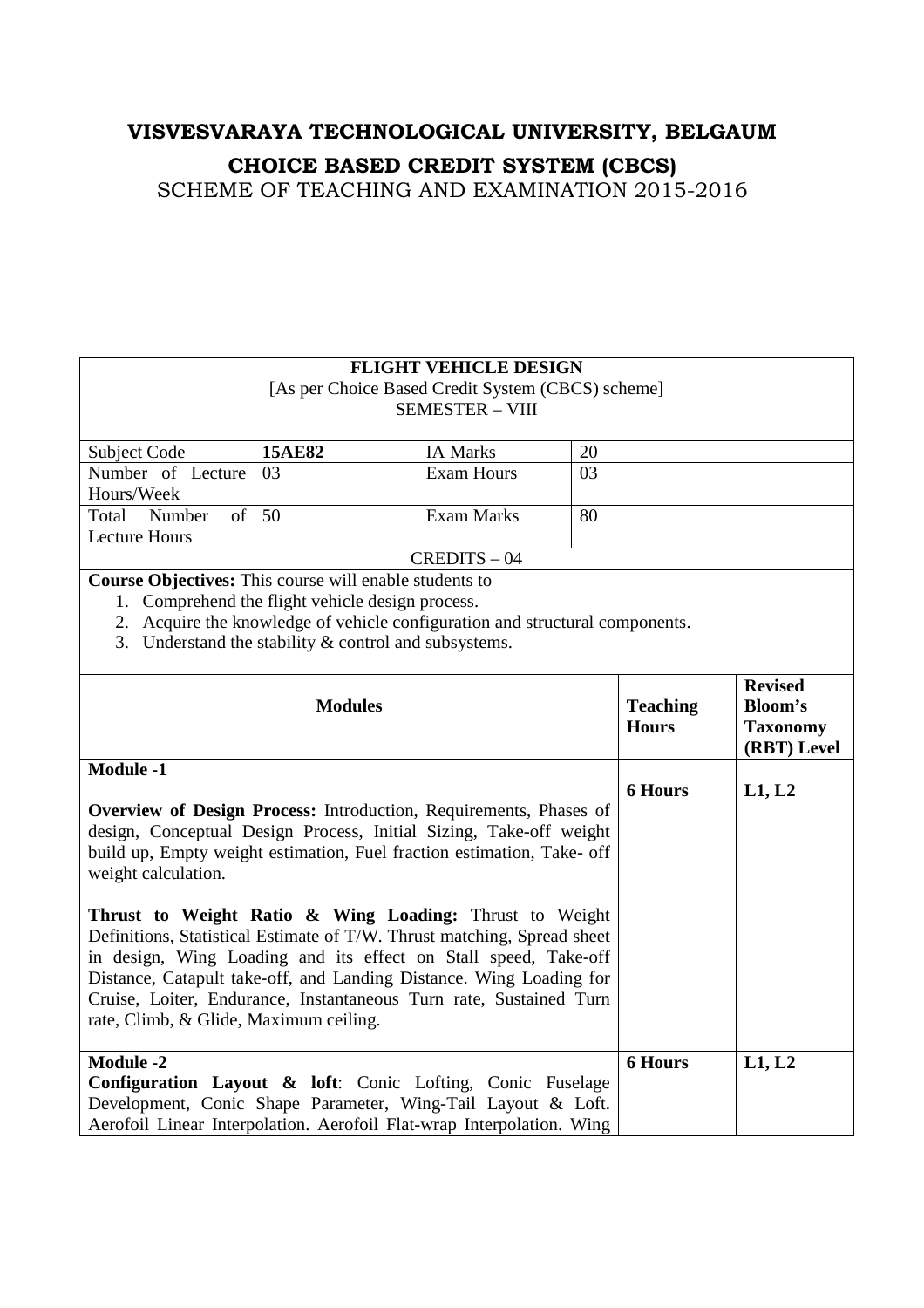### **VISVESVARAYA TECHNOLOGICAL UNIVERSITY, BELGAUM**

### **CHOICE BASED CREDIT SYSTEM (CBCS)**

| <u>Chomo Ce TonChing mid on minimiton 4010</u>                                                                                                                                                                                                                                                                                                                                                                                                                          |          |            |
|-------------------------------------------------------------------------------------------------------------------------------------------------------------------------------------------------------------------------------------------------------------------------------------------------------------------------------------------------------------------------------------------------------------------------------------------------------------------------|----------|------------|
| aerofoil layout-flap wrap. Wetted area determination. Special<br>considerations in Configuration Layout: Aerodynamic, Structural,<br>Detectability. Crew station, Passenger, and Payload arrangements.                                                                                                                                                                                                                                                                  |          |            |
| <b>Design of Structural Components:</b> Fuselage, Wing, Horizontal &<br>Vertical Tail. Spreadsheet for fuselage design. Tail arrangements,<br>Horizontal & Vertical Tail Sizing. Tail Placement. Loads on Structure.<br>V-n Diagram, Gust Envelope. Loads distribution, Shear and Bending<br>Moment analysis.                                                                                                                                                           |          |            |
| <b>Module -3</b>                                                                                                                                                                                                                                                                                                                                                                                                                                                        | 8 Hours  | L1, L2, L3 |
| <b>Engine Selection &amp; Flight Vehicle Performance</b><br>Turbojet Engine Sizing, Installed Thrust Correction, Spread Sheet for<br>Turbojet Engine Sizing. Propeller Propulsive System. Propeller design<br>for cruise. Take-off, Landing & Enhanced Lift Devices :- Ground Roll,<br>Rotation, Transition, Climb, Balanced Field Length, Landing<br>Approach, Braking, Spread Sheet for Take-off and Landing. Enhanced<br>lift design -Passive & Active. Spread Sheet |          |            |
| <b>Module -4</b><br><b>Static Stability &amp; Control</b><br>Longitudinal Static Stability, Pitch Trim Equation. Effect of Airframe<br>components on Static Stability. Lateral stability. Contribution of<br>Airframe components. Directional Static stability. Contribution of<br>Airframe components. Aileron Sizing, Rudder Sizing. Spread Sheets.<br>Flying qualities. Cooper Harper Scale. Environmental constraints,<br>Aerodynamic requirements.                 | 10 Hours | L1, L2, L3 |
| Module -5<br><b>Design Aspects of Subsystems</b><br>Flight Control system, Landing Gear and subsystem, Propulsion and<br>Fuel System Integration, Air Pressurization and Air Conditioning<br>System, Electrical & Avionic Systems, Structural loads, Safety<br>constraints, Material selection criteria.                                                                                                                                                                | 10 Hours | L1, L2, L3 |
| <b>Course Outcomes:</b><br>After studying this course, students will be able to:<br>Calculate the thrust to weight ratio and wing loading.<br>1.<br>2. Compute the flight vehicle performance.<br>3. Select the subsystems as per vehicle design.                                                                                                                                                                                                                       |          |            |
|                                                                                                                                                                                                                                                                                                                                                                                                                                                                         |          |            |
| <b>Graduate Attributes:</b>                                                                                                                                                                                                                                                                                                                                                                                                                                             |          |            |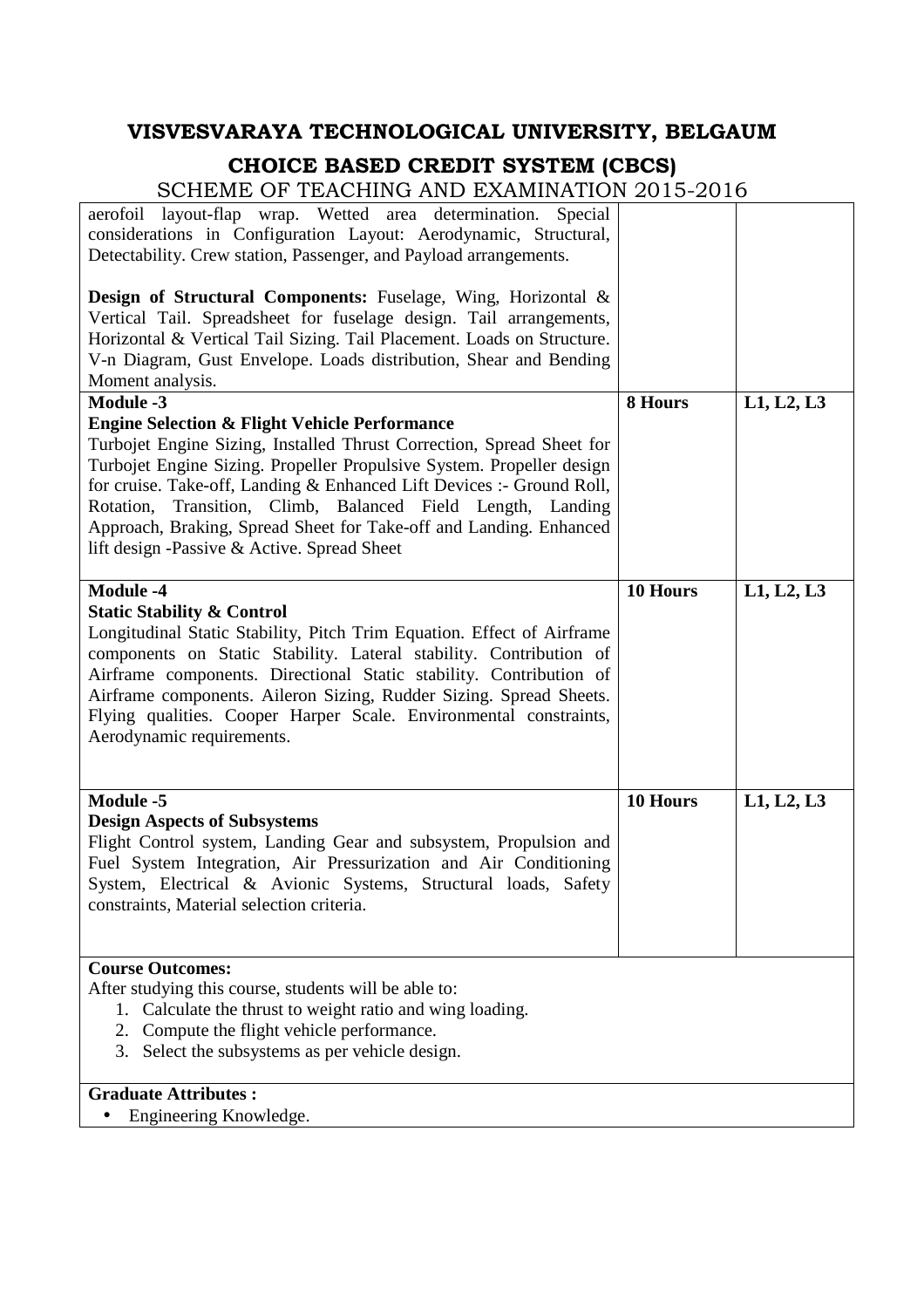SCHEME OF TEACHING AND EXAMINATION 2015-2016

- Problem Analysis.
- Design / development of solutions
- Interpretation of data

#### **Question paper pattern:**

- The question paper will have ten questions.
- Each full question consists of 16 marks.
- There will be 2 full questions (with a maximum of four sub questions) from each module.
- Each full question will have sub questions covering all the topics under a module.
- The students will have to answer 5 full questions, selecting one full question from each module.

#### **Text Books:**

- 1. Daniel P. Raymer, Aircraft Design A Conceptual Approach- AIAA Education Series, IV Edition, 2006.
- 2. Thomas C Corke, Design of Aircraft- Pearson Edition. Inc. © 2003.

- 1. J Roskam, Aeroplane Design –Vol: 1 to 9
- 2. John Fielding, Introduction to Aircraft Design Cambridge University Press, 2009
- 3. Standard Handbook for Aeronautical & Astronautical Engineers, Editor Mark Davies , Tata McGraw Hill, 2010.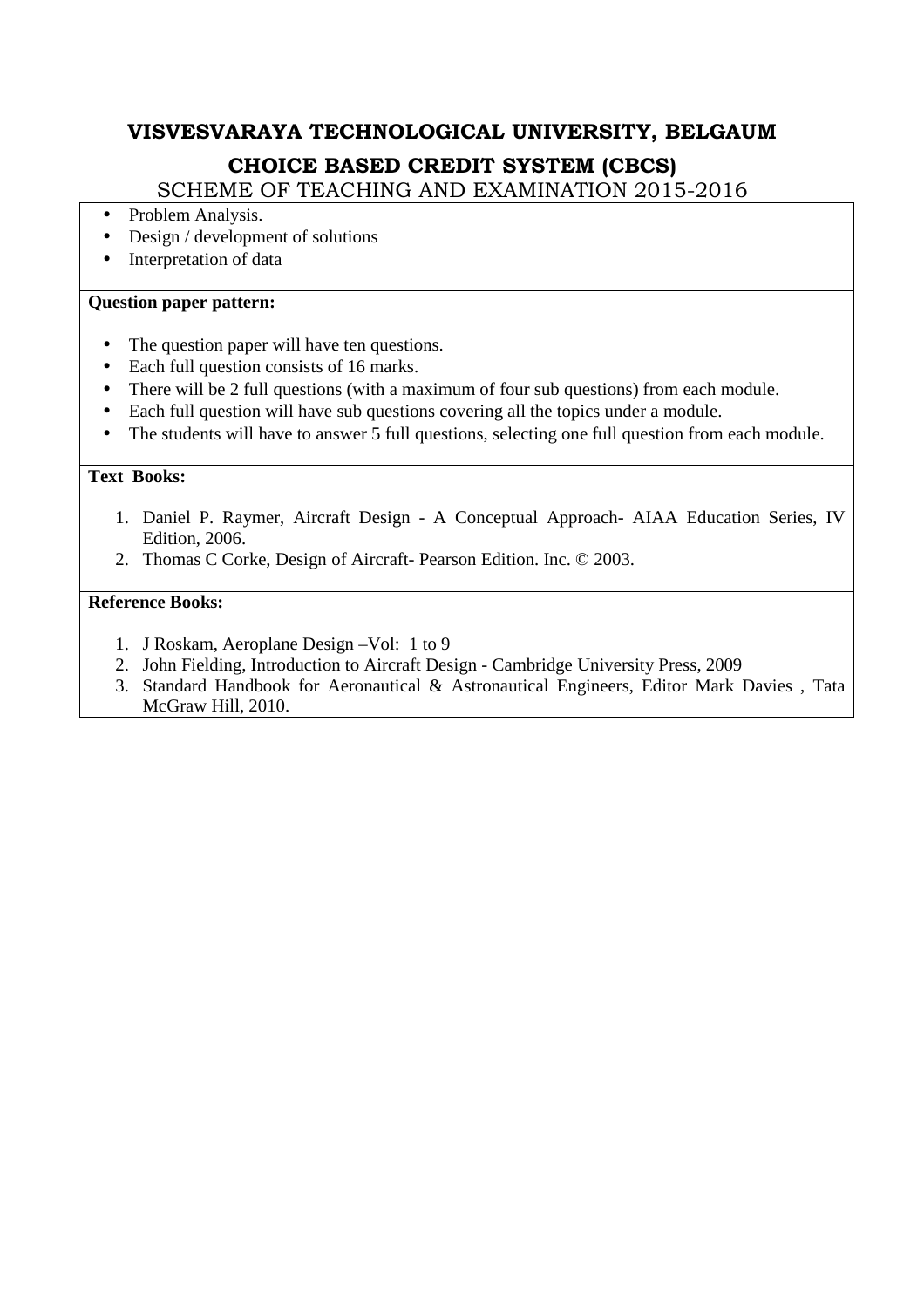SCHEME OF TEACHING AND EXAMINATION 2015-2016

### **Professional Electives:**

|                                                                                                                                                                                                                                                                        |                                                                               | <b>FLIGHT TESTING</b><br>[As per Choice Based Credit System (CBCS) scheme]<br><b>SEMESTER - VIII</b> |    |                 |                 |
|------------------------------------------------------------------------------------------------------------------------------------------------------------------------------------------------------------------------------------------------------------------------|-------------------------------------------------------------------------------|------------------------------------------------------------------------------------------------------|----|-----------------|-----------------|
|                                                                                                                                                                                                                                                                        |                                                                               | Professional Elective                                                                                |    |                 |                 |
| <b>Subject Code</b>                                                                                                                                                                                                                                                    | 15AE831                                                                       | <b>IA Marks</b>                                                                                      | 20 |                 |                 |
| Number of Lecture                                                                                                                                                                                                                                                      | 03                                                                            | <b>Exam Hours</b>                                                                                    | 03 |                 |                 |
| Hours/Week                                                                                                                                                                                                                                                             |                                                                               |                                                                                                      |    |                 |                 |
| Total Number<br>$\sigma$                                                                                                                                                                                                                                               | 40                                                                            | <b>Exam Marks</b>                                                                                    | 80 |                 |                 |
| <b>Lecture Hours</b>                                                                                                                                                                                                                                                   |                                                                               |                                                                                                      |    |                 |                 |
|                                                                                                                                                                                                                                                                        |                                                                               | $CREDITS - 03$                                                                                       |    |                 |                 |
| Course Objectives: This course will enable students to                                                                                                                                                                                                                 |                                                                               |                                                                                                      |    |                 |                 |
|                                                                                                                                                                                                                                                                        | 1. Comprehend the basic concepts of flight test instrumentation.              |                                                                                                      |    |                 |                 |
|                                                                                                                                                                                                                                                                        | 2. Acquire the knowledge of performance flight testing and stability control. |                                                                                                      |    |                 |                 |
| 3. Understand the flying qualities.                                                                                                                                                                                                                                    |                                                                               |                                                                                                      |    |                 |                 |
|                                                                                                                                                                                                                                                                        |                                                                               |                                                                                                      |    |                 | <b>Revised</b>  |
|                                                                                                                                                                                                                                                                        | <b>Modules</b>                                                                |                                                                                                      |    | <b>Teaching</b> | <b>Bloom's</b>  |
|                                                                                                                                                                                                                                                                        |                                                                               |                                                                                                      |    | <b>Hours</b>    | <b>Taxonomy</b> |
|                                                                                                                                                                                                                                                                        |                                                                               |                                                                                                      |    |                 | (RBT) Level     |
| <b>Module -1</b>                                                                                                                                                                                                                                                       |                                                                               |                                                                                                      |    |                 |                 |
|                                                                                                                                                                                                                                                                        |                                                                               |                                                                                                      |    | <b>6 Hours</b>  | L1, L2          |
| Introduction: Sequence, Planning and governing regulations of                                                                                                                                                                                                          |                                                                               |                                                                                                      |    |                 |                 |
| flight testing. Aircraft weight and center of gravity, flight testing                                                                                                                                                                                                  |                                                                               |                                                                                                      |    |                 |                 |
| tolerances. Method of reducing data uncertainty in flight test data -                                                                                                                                                                                                  |                                                                               |                                                                                                      |    |                 |                 |
| sources and magnitudes of error, avoiding and minimizing errors.                                                                                                                                                                                                       |                                                                               |                                                                                                      |    |                 |                 |
|                                                                                                                                                                                                                                                                        |                                                                               |                                                                                                      |    |                 |                 |
| Flight test instrumentation: Planning flight test instrumentation,                                                                                                                                                                                                     |                                                                               |                                                                                                      |    |                 |                 |
| Measurement of flight parameters. Onboard and ground based data                                                                                                                                                                                                        |                                                                               |                                                                                                      |    |                 |                 |
| acquisition system. Radio telemetry.                                                                                                                                                                                                                                   |                                                                               |                                                                                                      |    |                 |                 |
| <b>Module -2</b>                                                                                                                                                                                                                                                       |                                                                               |                                                                                                      |    | <b>6 Hours</b>  | L1, L2          |
|                                                                                                                                                                                                                                                                        |                                                                               |                                                                                                      |    |                 |                 |
| Performance flight testing - range, endurance and climb:<br>Airspeed - in flight calibration. Level flight performance for<br>propeller driven aircraft and for Jet aircraft - Techniques and data<br>reduction. Estimation of range, endurance and climb performance. |                                                                               |                                                                                                      |    |                 |                 |
| Performance flight testing -take-off, landing, turning flight:                                                                                                                                                                                                         |                                                                               |                                                                                                      |    |                 |                 |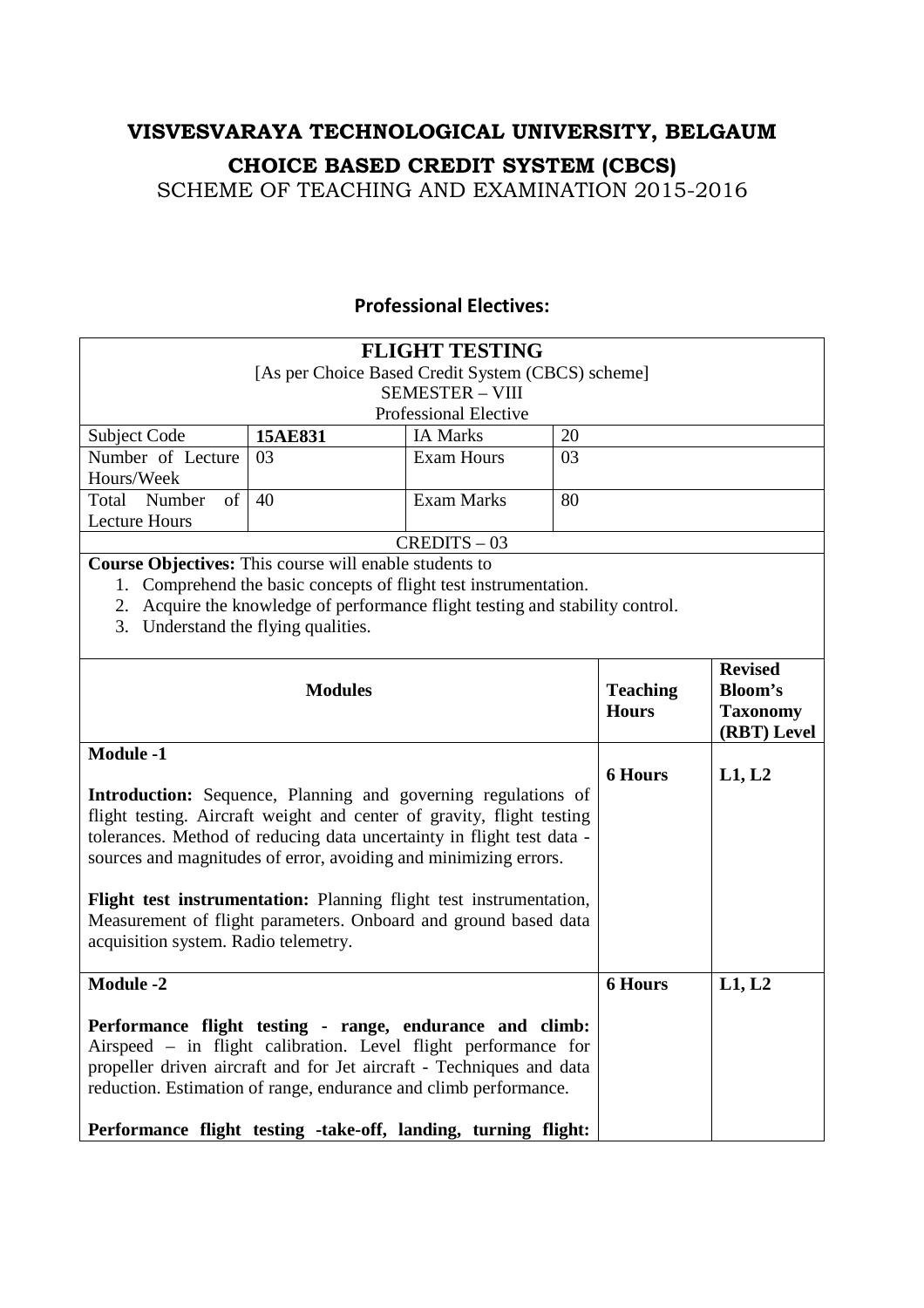| Maneuvering performance estimation. Take-off and landing -<br>methods, procedures and data reduction.                                                                                                                                                                                                                                                                |          |            |
|----------------------------------------------------------------------------------------------------------------------------------------------------------------------------------------------------------------------------------------------------------------------------------------------------------------------------------------------------------------------|----------|------------|
| <b>Module -3</b><br><b>Stability and control - longitudinal and maneuvering</b><br>Static & dynamic longitudinal stability: - methods of flight testing<br>and data reduction techniques. Stick free stability methods.<br>Maneuvering stability methods & data reduction.                                                                                           | 8 Hours  | L1, L2, L3 |
| <b>Module -4</b>                                                                                                                                                                                                                                                                                                                                                     | 10 Hours | L1, L2, L3 |
| <b>Stability and control - lateral and directional</b><br>Lateral and directional static & dynamic stability: - Coupling<br>between rolling and yawing moments. Steady heading slide slip.<br>Definition of Roll stability. Adverse yaw effects. Aileron reversal.<br>Regulations, test techniques and method of data reduction.                                     |          |            |
| <b>Module -5</b>                                                                                                                                                                                                                                                                                                                                                     | 10 Hours | L1, L2, L3 |
| Flying qualities: MIL and FAR regulations. Cooper-Harper scale.<br>Pilot Rating. Flight test procedures. Hazardous flight testing: Stall<br>and spin-regulations, test and recovery techniques. Test techniques<br>for flutter, vibration and buffeting.                                                                                                             |          |            |
| <b>Course Outcomes:</b><br>After studying this course, students will be able to:<br>1. Measure the flight parameters.<br>2. Estimate the performance of flight.<br>3. Apply the FAR regulations.                                                                                                                                                                     |          |            |
| <b>Graduate Attributes:</b>                                                                                                                                                                                                                                                                                                                                          |          |            |
| Engineering Knowledge.<br>Problem Analysis.<br>Design / development of solutions<br>Interpretation of data                                                                                                                                                                                                                                                           |          |            |
| <b>Question paper pattern:</b>                                                                                                                                                                                                                                                                                                                                       |          |            |
| The question paper will have ten questions.<br>Each full question consists of 16 marks.<br>There will be 2 full questions (with a maximum of four sub questions) from each module.<br>Each full question will have sub questions covering all the topics under a module.<br>The students will have to answer 5 full questions, selecting one full question from each |          |            |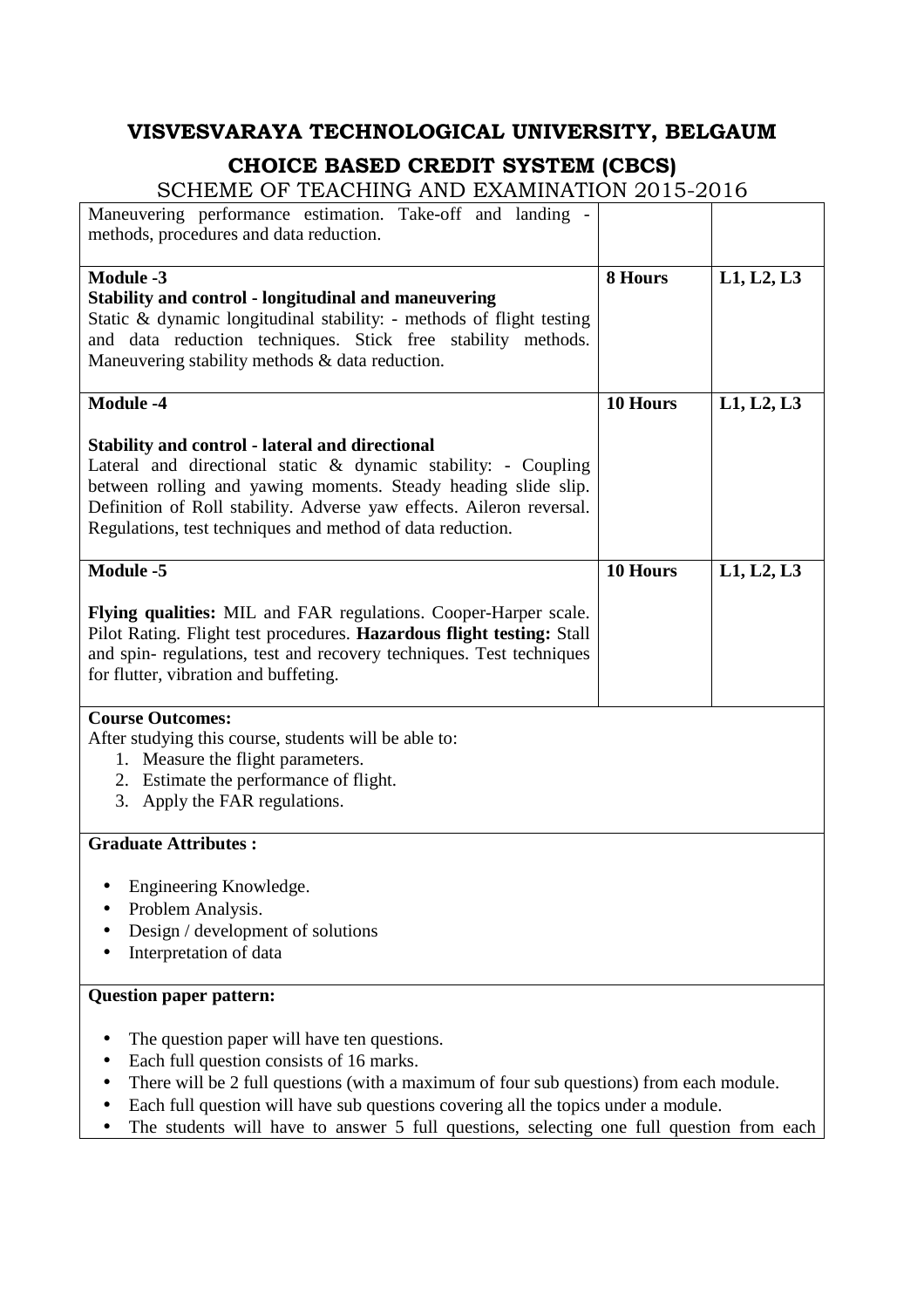SCHEME OF TEACHING AND EXAMINATION 2015-2016

module.

#### **Text Books:**

- 1. Ralph D Kimberlin, Flight Testing of Fixed Wing Aircraft, AIAA educational Series,2003.
- 2. Benson Hamlin, Flight Testing- Conventional and Jet Propelled Airplanes, Mac Millan, 1946

- 1. AGARD, Flight Test Manual Vol. I to IV
- 2. A.J. Keane, A. Sobester, Small Unmanned fixed-wing Aircraft Design, Wiley, 2017.
- 3. A. Filippone, Flight Performance of Fixed and Rotary Wing Aircraft, AIAA Series, 2006.

| <b>BOUNDARY LAYER THEORY</b>                                      |                              |                                                                    |    |                 |                 |  |
|-------------------------------------------------------------------|------------------------------|--------------------------------------------------------------------|----|-----------------|-----------------|--|
| [As per Choice Based Credit System (CBCS) scheme]                 |                              |                                                                    |    |                 |                 |  |
| <b>SEMESTER - VIII</b>                                            |                              |                                                                    |    |                 |                 |  |
|                                                                   | <b>Professional Elective</b> |                                                                    |    |                 |                 |  |
| Subject Code                                                      | 15AE832                      | <b>IA Marks</b>                                                    | 20 |                 |                 |  |
| Number of Lecture                                                 | 03                           | <b>Exam Hours</b>                                                  | 03 |                 |                 |  |
| Hours/Week                                                        |                              |                                                                    |    |                 |                 |  |
| of<br>Total Number                                                | 40                           | <b>Exam Marks</b>                                                  | 80 |                 |                 |  |
| <b>Lecture Hours</b>                                              |                              |                                                                    |    |                 |                 |  |
|                                                                   |                              | $CREDITS - 03$                                                     |    |                 |                 |  |
| <b>Course Objectives:</b> This course will enable students to     |                              |                                                                    |    |                 |                 |  |
|                                                                   |                              |                                                                    |    |                 |                 |  |
| 1.                                                                |                              | Comprehend the basic concepts and equations of viscous flow.       |    |                 |                 |  |
| 2.                                                                |                              | Acquire the knowledge of laminar boundary layer and its equations. |    |                 |                 |  |
| 3.                                                                |                              | Understand the turbulence, instrumentation and measurements.       |    |                 |                 |  |
|                                                                   |                              |                                                                    |    |                 |                 |  |
|                                                                   |                              |                                                                    |    |                 | <b>Revised</b>  |  |
|                                                                   | <b>Modules</b>               |                                                                    |    | <b>Teaching</b> | Bloom's         |  |
|                                                                   |                              |                                                                    |    | <b>Hours</b>    | <b>Taxonomy</b> |  |
|                                                                   |                              |                                                                    |    |                 | (RBT) Level     |  |
| <b>Module -1</b>                                                  |                              |                                                                    |    |                 |                 |  |
|                                                                   |                              |                                                                    |    | <b>6 Hours</b>  | L1, L2          |  |
| <b>Preliminary Concepts</b>                                       |                              |                                                                    |    |                 |                 |  |
| Some examples of viscous flow phenomena: - aerofoil, cylinder,    |                              |                                                                    |    |                 |                 |  |
| circular pipe. Boundary conditions for viscous flow problems. The |                              |                                                                    |    |                 |                 |  |
| kinematics properties of viscous flow.                            |                              |                                                                    |    |                 |                 |  |
|                                                                   |                              |                                                                    |    |                 |                 |  |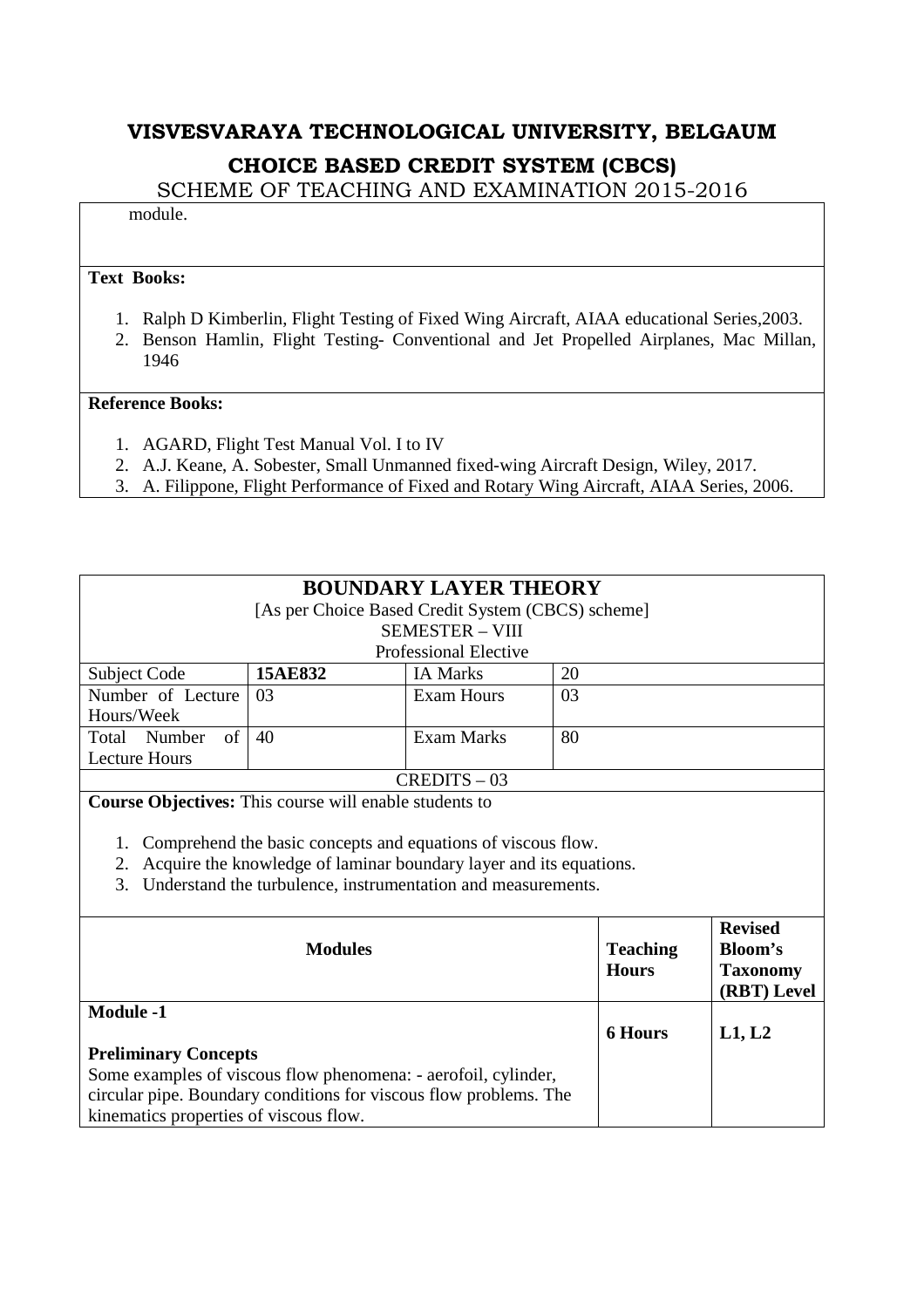### **VISVESVARAYA TECHNOLOGICAL UNIVERSITY, BELGAUM**

### **CHOICE BASED CREDIT SYSTEM (CBCS)**

SCHEME OF TEACHING AND EXAMINATION 2015-2016

 $\mathsf{r}$ 

| <b>Fundamental Equations of Viscous Flow</b><br>Conservation<br>of<br>mass,<br>momentum and<br>energy<br>equations.<br>Mathematical characterisation of basic equations. Dimensionless<br>parameters in viscous flow.                                                                                                                                                                            |                |            |
|--------------------------------------------------------------------------------------------------------------------------------------------------------------------------------------------------------------------------------------------------------------------------------------------------------------------------------------------------------------------------------------------------|----------------|------------|
| <b>Module -2</b>                                                                                                                                                                                                                                                                                                                                                                                 | <b>6 Hours</b> | L1, L2     |
| <b>Solutions of Viscous Flow Equations</b><br>Classification of solutions. Couette flow, stability of Couette flow.<br>Poiseuille steady flow through duct. Unsteady duct flow between<br>plates with bottom injection and top suction. Plane stagnation flow-<br>differential equation free of parameters.                                                                                      |                |            |
| <b>Module -3</b>                                                                                                                                                                                                                                                                                                                                                                                 | 8 Hours        | L1, L2, L3 |
| <b>Introduction to Laminar Boundary Layer</b><br>Laminar boundary layer equations. Flat plate Integral analysis.<br>Displacement thickness, Momentum and Energy thicknesses for two<br>dimensional flows; Shape factor. Some insight into boundary layer<br>approximations. Discussion of Navier Stokes equations. Concept of<br>thermal boundary layer.                                         |                |            |
| <b>Module -4</b>                                                                                                                                                                                                                                                                                                                                                                                 | 10 Hours       | L1, L2, L3 |
|                                                                                                                                                                                                                                                                                                                                                                                                  |                |            |
| <b>Laminar Boundary Layer Equations</b><br>variables. Laminar boundary layer equations.<br>Dimensionless<br>Similarity solutions for steady two-dimensional flow. Blasius<br>solution for flat- plate flow, wall shear stress. Flat plate heat transfer<br>for constant wall temperature. Some examples of Falkner-Skan<br>potential flows. Reynolds analogy as a function of pressure gradient. |                |            |
| <b>Module -5</b>                                                                                                                                                                                                                                                                                                                                                                                 | 10 Hours       | L1, L2, L3 |
| <b>Transition to Turbulence</b><br>Stability of laminar flows - concept of small disturbance<br>stability. Temporal instability and Spatial instability. Stability<br>of Blasius and Falkner-Skan profiles. Effect of wall<br>temperature. Transition to turbulence. Affecting parameters                                                                                                        |                |            |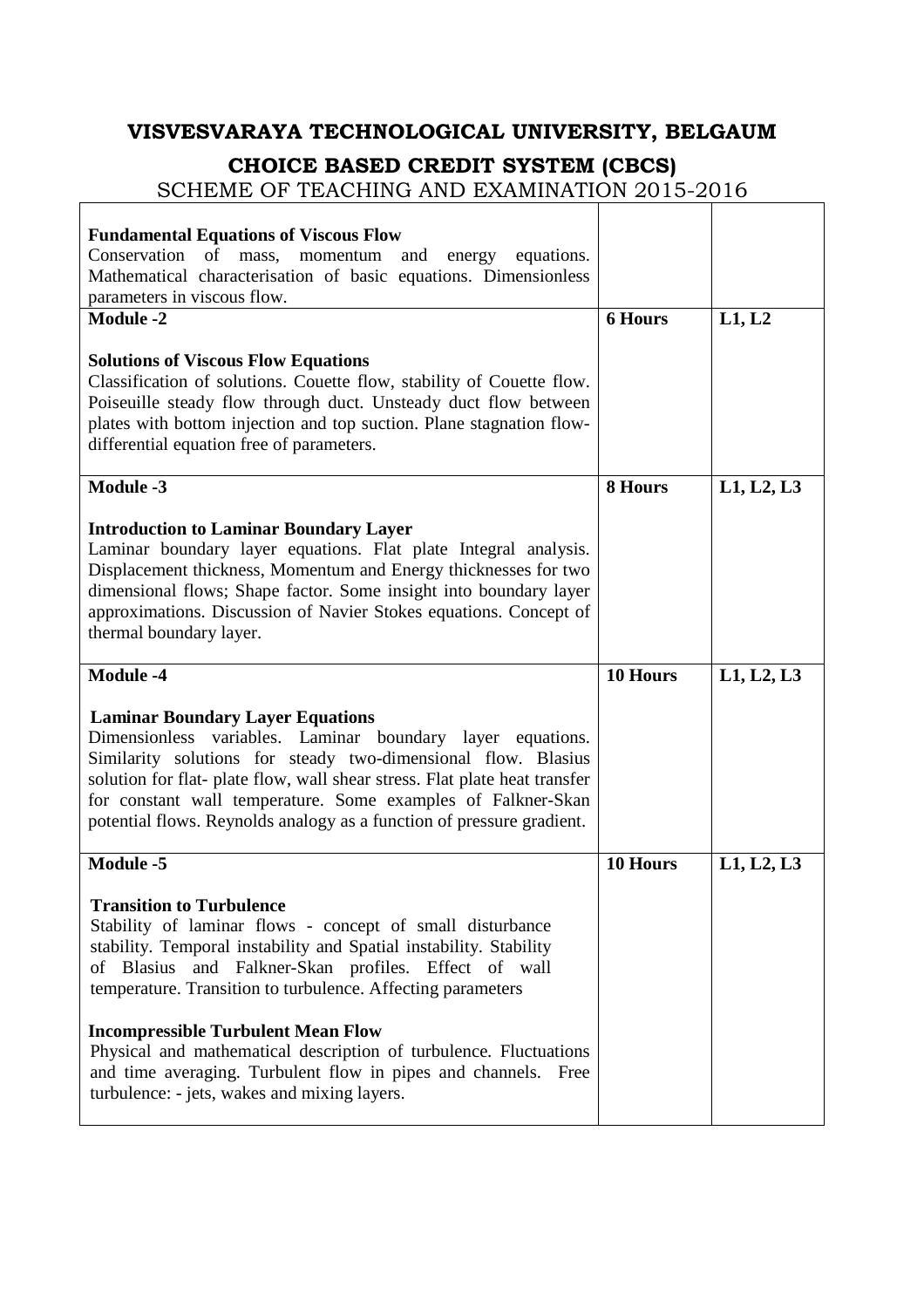SCHEME OF TEACHING AND EXAMINATION 2015-2016

| <b>Instrumentation and Measurements:</b>                                                              |
|-------------------------------------------------------------------------------------------------------|
| Hot wire and Hot film anemometer for turbulence measurements.                                         |
| Schlieren methods for flow visualization. Pressure probes,                                            |
| Interferometer and Smoke method.                                                                      |
|                                                                                                       |
| <b>Course Outcomes:</b>                                                                               |
| After studying this course, students will be able to:                                                 |
| 1. Apply the basic concepts and equations of viscous flow.                                            |
| 2. Discuss the importance of Navier Stokes equation.                                                  |
| 3. Measure the turbulence.                                                                            |
|                                                                                                       |
| <b>Graduate Attributes:</b>                                                                           |
|                                                                                                       |
| Engineering Knowledge.<br>Problem Analysis.                                                           |
|                                                                                                       |
| Design / development of solutions                                                                     |
| Interpretation of data                                                                                |
| <b>Question paper pattern:</b>                                                                        |
| The question paper will have ten questions.<br>$\bullet$                                              |
| Each full question consists of 16 marks.                                                              |
| There will be 2 full questions (with a maximum of four sub questions) from each module.               |
| Each full question will have sub questions covering all the topics under a module.                    |
| The students will have to answer 5 full questions, selecting one full question from each              |
| module.                                                                                               |
|                                                                                                       |
| <b>Text Books:</b>                                                                                    |
|                                                                                                       |
| 1. H. Schlichting, `Boundary Layer Theory`, McGraw-Hill, New York, 1979.                              |
| 2. Frank White,` Viscous Fluid flow` - McGraw Hill, 1991.<br>$\mathbf{D}$ ofonongo $\mathbf{D}$ oglas |
|                                                                                                       |

- 1. J.P. Hollman and W.J. Gajda, Jr. 'Experimental methods for Engineers',  $5^{th}$  Edition McGraw- Hill , 1989
- 2. Ronald L., Panton, `Incompressible fluid flow`, John Wiley & Sons, 1984.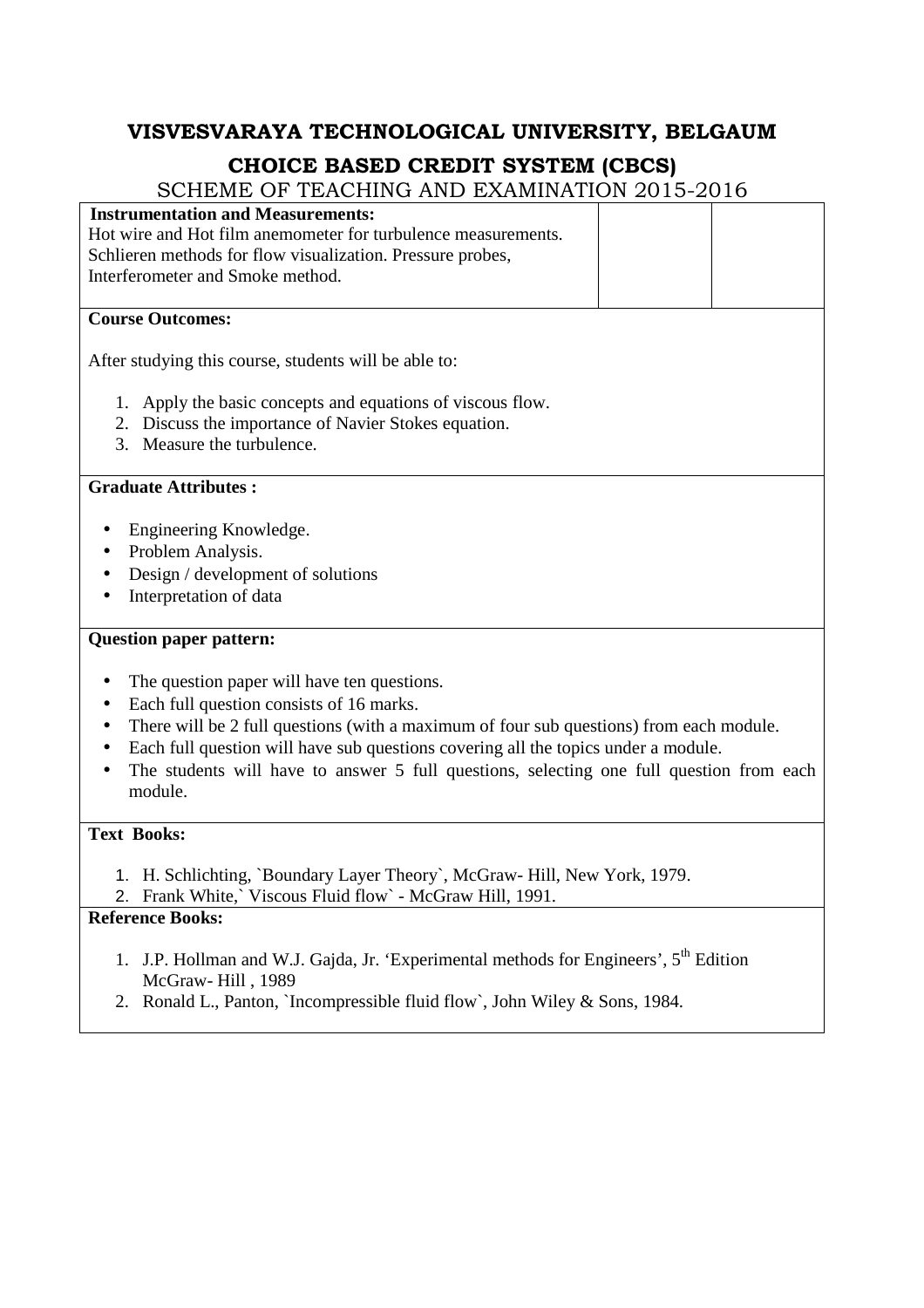| <b>OPTIMIZATION TECHNIQUES</b>                                                                                                                                                                                                              |         |                                                                          |    |                                 |                                                  |
|---------------------------------------------------------------------------------------------------------------------------------------------------------------------------------------------------------------------------------------------|---------|--------------------------------------------------------------------------|----|---------------------------------|--------------------------------------------------|
| [As per Choice Based Credit System (CBCS) scheme]                                                                                                                                                                                           |         |                                                                          |    |                                 |                                                  |
|                                                                                                                                                                                                                                             |         | <b>SEMESTER - VIII</b>                                                   |    |                                 |                                                  |
|                                                                                                                                                                                                                                             |         | <b>Professional Elective</b>                                             |    |                                 |                                                  |
| Subject Code                                                                                                                                                                                                                                | 15AE833 | <b>IA Marks</b>                                                          | 20 |                                 |                                                  |
|                                                                                                                                                                                                                                             |         |                                                                          |    |                                 |                                                  |
| Number<br>of<br>Lecture<br>Hours/Week                                                                                                                                                                                                       | 03      | <b>Exam Hours</b>                                                        | 03 |                                 |                                                  |
|                                                                                                                                                                                                                                             |         |                                                                          |    |                                 |                                                  |
| Number<br>of<br>Total<br><b>Lecture Hours</b>                                                                                                                                                                                               | 40      | Exam Marks                                                               | 80 |                                 |                                                  |
|                                                                                                                                                                                                                                             |         |                                                                          |    |                                 |                                                  |
|                                                                                                                                                                                                                                             |         | $CREDITS - 03$                                                           |    |                                 |                                                  |
| <b>Course Objectives:</b>                                                                                                                                                                                                                   |         |                                                                          |    |                                 |                                                  |
| This course will enable students to                                                                                                                                                                                                         |         |                                                                          |    |                                 |                                                  |
| 1.                                                                                                                                                                                                                                          |         | Understand the unconstrained and constrained minimization.               |    |                                 |                                                  |
| 2.                                                                                                                                                                                                                                          |         | Comprehend the direct search methods, discrete and dynamics programming. |    |                                 |                                                  |
| 3.                                                                                                                                                                                                                                          |         | Acquire the knowledge on finite element based optimization.              |    |                                 | <b>Revised</b>                                   |
| <b>Modules</b>                                                                                                                                                                                                                              |         |                                                                          |    | <b>Teaching</b><br><b>Hours</b> | <b>Bloom's</b><br><b>Taxonomy</b><br>(RBT) Level |
| <b>Module -1</b>                                                                                                                                                                                                                            |         |                                                                          |    |                                 |                                                  |
| <b>Introduction:</b><br>Mathematical<br>Non-linear<br>programming.<br>fundamentals.<br>Numerical evaluation of gradient.                                                                                                                    |         |                                                                          |    | 8 Hours                         | L1, L2                                           |
| Unconstrained Optimisation: One dimensional, single variable<br>optimization. Maximum of a function. Unimodal-Fibonacci method.<br>Polynomial based methods.                                                                                |         |                                                                          |    |                                 |                                                  |
| <b>Module -2</b>                                                                                                                                                                                                                            |         |                                                                          |    | 7 Hours                         | L1, L2                                           |
| <b>Unconstrained Minimization:</b><br>Multivariable functions. Necessary and<br>sufficient conditions for optimality. Convexity. Steepest Descent Method -<br>Conjugate<br>Convergence<br>Characteristics.<br>Gradient<br>Method.<br>Linear |         |                                                                          |    |                                 |                                                  |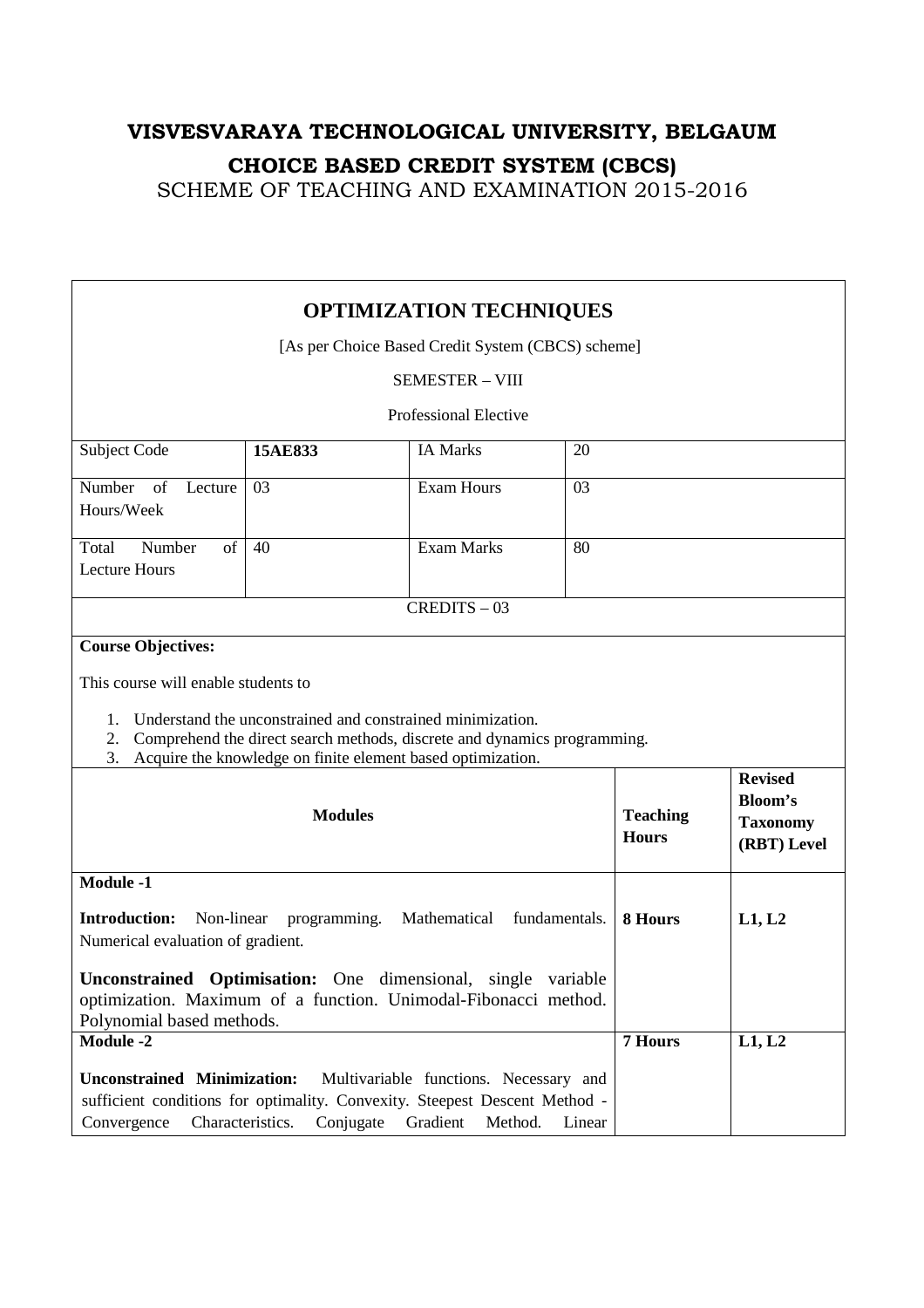| programming -Simplex Method.                                                           |         |            |
|----------------------------------------------------------------------------------------|---------|------------|
|                                                                                        |         |            |
|                                                                                        |         |            |
| <b>Module -3</b>                                                                       | 7 Hours | L1, L2, L3 |
| Constrained Minimization: Non-linear programming. Gradient based                       |         |            |
| methods. Rosens's gradient, Zoutendijk's method, Generalised reduced                   |         |            |
| gradient, Sequential quadratic programming. Sufficient condition for                   |         |            |
| optimality.                                                                            |         |            |
|                                                                                        |         |            |
| <b>Module -4</b>                                                                       | 9 Hours | L1, L2     |
| Direct Search Methods: Direct search methods for nonlinear optimization.               |         |            |
| Cyclic coordinate search. Hooke and Jeeves Pattern search method. Generic              |         |            |
| algorithm.                                                                             |         |            |
|                                                                                        |         |            |
| Discrete And Dynamic Programming: Integer<br>discrete<br>and                           |         |            |
| programming. Branch and bound algorithm for mixed integers. General                    |         |            |
| definition of dynamic programming problem. Problem modeling and                        |         |            |
| computer implementation. Shortest path problem                                         |         |            |
| Module -5                                                                              | 9 Hours | L1, L2     |
| <b>Optimisation Application:</b> Transportation problem. Transportation simplex        |         |            |
| method. Network problems. Maximum flow in net works. General definition                |         |            |
| of dynamic programming. Problem modeling and computer implementation.                  |         |            |
|                                                                                        |         |            |
| <b>Finite Element Based Optimisation : Parameter</b><br>optimization<br>using          |         |            |
| gradient methods -Derivative calculation. Shape optimisation. Topology                 |         |            |
| optimisation of continuum structures.                                                  |         |            |
| <b>Course Outcomes:</b>                                                                |         |            |
|                                                                                        |         |            |
| After studying this course, students will be able to:                                  |         |            |
| 1. Identify the unconstrained and constrained minimization effect of fluid properties. |         |            |
| Apply the direct search methods, discrete and dynamics programming.<br>2.              |         |            |
| Classify the optimisation application.<br>3.                                           |         |            |
|                                                                                        |         |            |
| <b>Graduate Attributes:</b>                                                            |         |            |
|                                                                                        |         |            |
| Engineering Knowledge.                                                                 |         |            |
| Problem Analysis.                                                                      |         |            |
| Design / development of solutions                                                      |         |            |
| Interpretation of data                                                                 |         |            |
|                                                                                        |         |            |
|                                                                                        |         |            |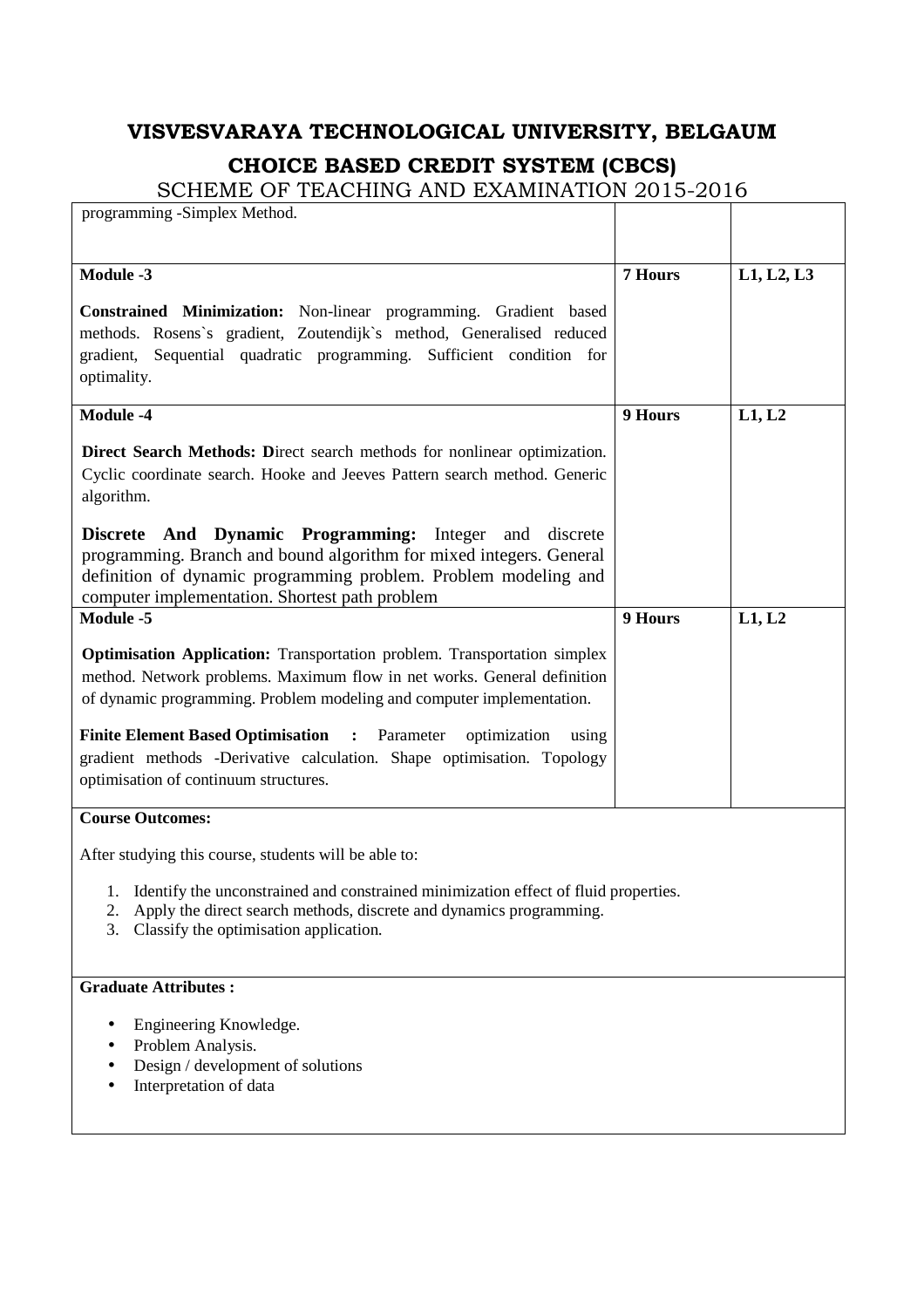SCHEME OF TEACHING AND EXAMINATION 2015-2016

#### **Question paper pattern:**

- The question paper will have ten questions.
- Each full question consists of 16 marks.
- There will be 2 full questions (with a maximum of four sub questions) from each module.
- Each full question will have sub questions covering all the topics under a module.
- The students will have to answer 5 full questions, selecting one full question from each module.

#### **Text Books:**

- 1. Ashok D Belegundu and Tirupathi R . Chandrupatla, `Optimisation Concepts and Applications in Engineering`, Pearson Education, In C.,1991.
- 2. Fletcher, R, `Practical Methods of Optimisation`, Wiley, New York ,2nd Edition, 2009,ISBN-13: 978- 8126524259.

- 1. Dennis J.E. and Schnabel, R. B., `Numerical Methods for Unconstrained Optimisation and Nonlinear Equations`, Prentice Hall, Engle Wood Cliffs, New Jersey, 1983.
- 2. S.S. Rao, ` Optimisation -Theory and Application`, Wiley Eastern Ltd., 5th Edition.1990.

| <b>CRYOGENICS</b><br>[As per Choice Based Credit System (CBCS) scheme] |         |                   |    |  |
|------------------------------------------------------------------------|---------|-------------------|----|--|
| <b>SEMESTER - VIII</b>                                                 |         |                   |    |  |
| Subject Code                                                           | 15AS834 | <b>IA Marks</b>   | 20 |  |
| Number of Lecture<br>Hours/Week                                        | 03      | <b>Exam Hours</b> | 03 |  |
| of<br>Number<br>Total<br><b>Lecture Hours</b>                          | 40      | <b>Exam Marks</b> | 80 |  |
| $CREDITS - 03$                                                         |         |                   |    |  |
| Course objective:                                                      |         |                   |    |  |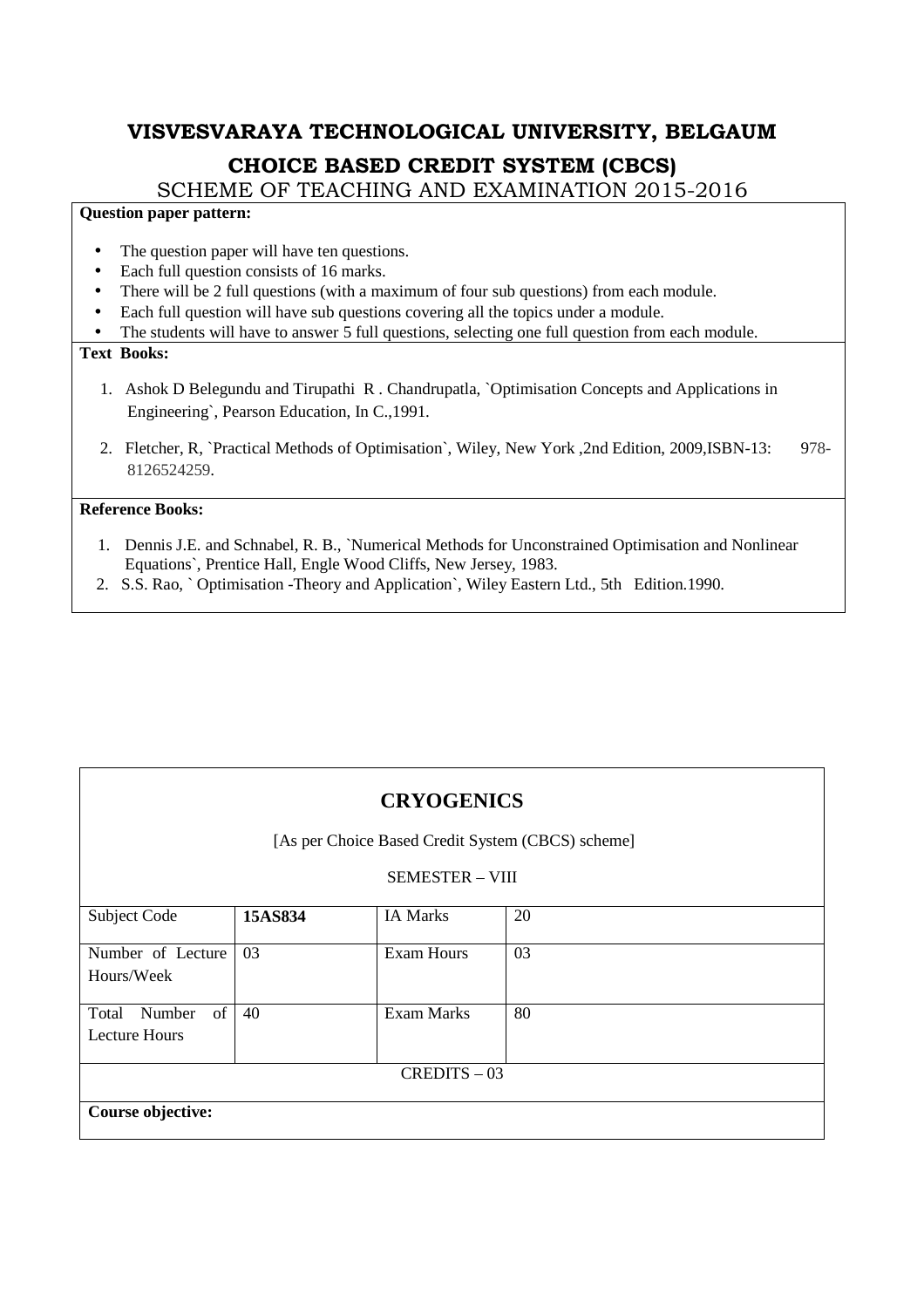SCHEME OF TEACHING AND EXAMINATION 2015-2016

This course will enable students to

- 1. Understand the basic of cryogenic engineering.
- 2. Understand the cryogenic properties and insulation.
- 3. Acquire the knowledge on storage of cryogenic liquids and equipments.

| require the knowledge on storage of eryogenic highes and equipments.<br><b>Modules</b>                                                                                                                                                                                                                                                                                                                                                                                                     | <b>Teaching</b><br><b>Hours</b> | <b>Revised</b><br><b>Bloom's</b><br><b>Taxonomy</b><br>(RBT) Level |
|--------------------------------------------------------------------------------------------------------------------------------------------------------------------------------------------------------------------------------------------------------------------------------------------------------------------------------------------------------------------------------------------------------------------------------------------------------------------------------------------|---------------------------------|--------------------------------------------------------------------|
| <b>Module -1</b>                                                                                                                                                                                                                                                                                                                                                                                                                                                                           |                                 |                                                                    |
| Introduction to Cryogenic Engineering: Thermo physical and fluid<br>dynamic properties of liquid and gas hydrogen, Thermo physical and<br>fluid dynamic properties of liquid and gas helium, Liquefaction<br>systems of hydrogen and helium gases, Liquefaction systems of<br>hydrogen and helium gases, Refrigeration and liquefaction principals;<br>Joule Thomson effect and inversion curve; Adiabatic and isenthalpic<br>expansion with their comparison.                             | 9 Hours                         | L1, L2                                                             |
| <b>Module -2</b>                                                                                                                                                                                                                                                                                                                                                                                                                                                                           | 8 Hours                         | L1, L2                                                             |
| <b>Properties:</b> Cryogenic fluids, Solids at cryogenic temperatures;<br>Superconductivity, Recuperative - Linde - Hampson, Claude, Cascade,<br>Heylandt, Kapitza, Collins, Simon; Regenerative - Stirling cycle and<br>refrigerator, Slovay refrigerator, Gifford-McMahon refrigerator,<br>Vuilleumier refrigerator, Pulse Tube refrigerator; Liquefaction of<br>natural gas.                                                                                                            |                                 |                                                                    |
| Module -3                                                                                                                                                                                                                                                                                                                                                                                                                                                                                  | 7 Hours                         | L1, L2, L3                                                         |
| Cryogenic Insulation: Vacuum insulation, Evacuated porous<br>insulation, Gas filled Powders and fibrous materials, Solid foams,<br>Multilayer insulation, Liquid and vapour Shields, Composite<br>insulations                                                                                                                                                                                                                                                                              |                                 |                                                                    |
| <b>Module -4</b>                                                                                                                                                                                                                                                                                                                                                                                                                                                                           | 8 Hours                         | L1, L2                                                             |
| Instrumentation of Cryogenic liquids:<br><b>Storage</b><br>and<br>Design<br>considerations of storage vessel; Dewar vessels; Industrial storage vessels;<br>Storage of cryogenic fluids in space; Transfer systems and Lines for<br>cryogenic liquids; Cryogenic valves in transfer lines; Two phase flow in<br>Transfer system; Cool-down of storage and transfer systems, Measurement<br>of strain, pressure, flow, liquid level and Temperature in cryogenic environment;<br>Cryostats. |                                 |                                                                    |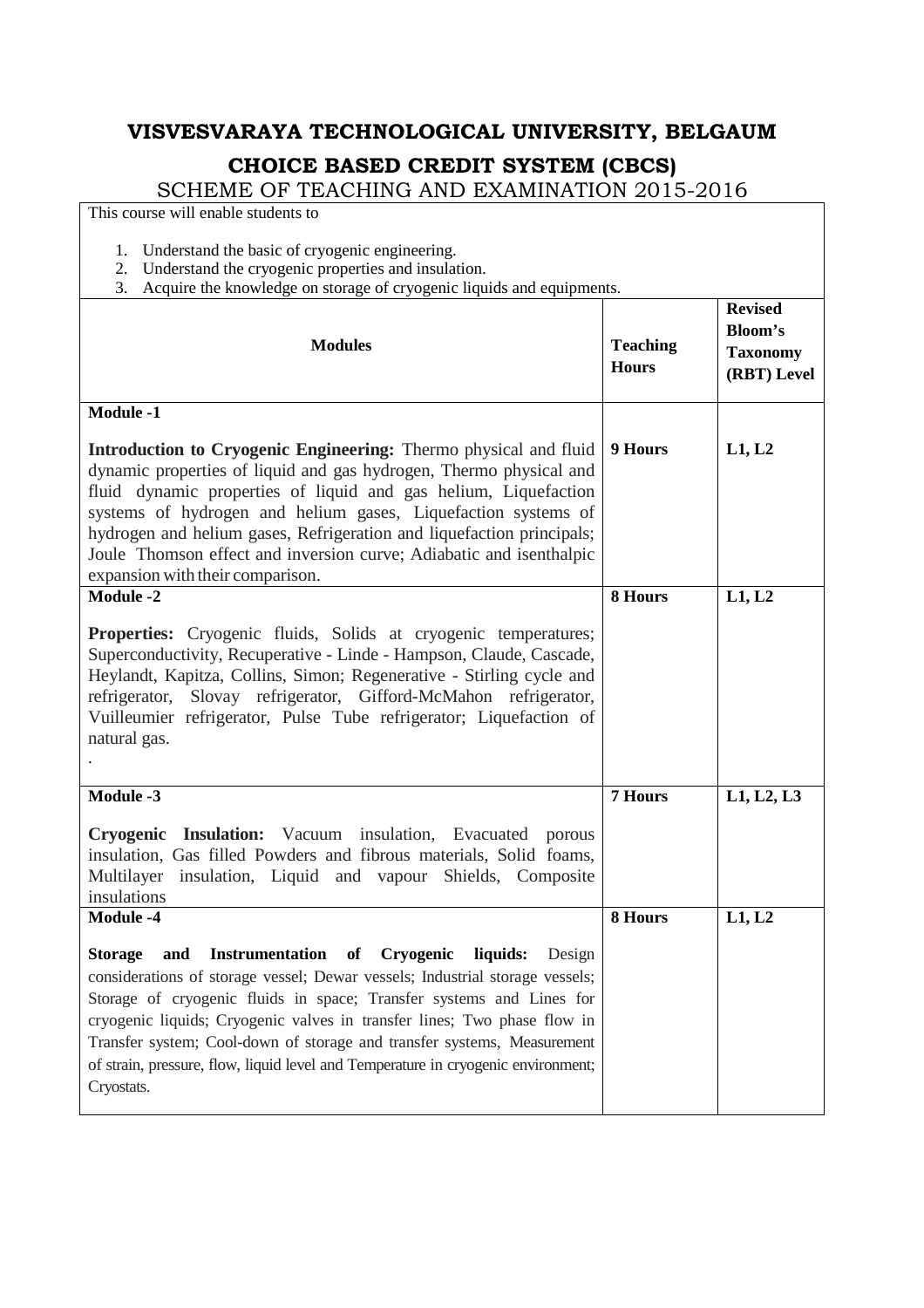| Module -5                                                                                                                                                                                                                                                                                                                                                                                                                                                                                                                                            | 8 Hours | L1, L2 |  |  |
|------------------------------------------------------------------------------------------------------------------------------------------------------------------------------------------------------------------------------------------------------------------------------------------------------------------------------------------------------------------------------------------------------------------------------------------------------------------------------------------------------------------------------------------------------|---------|--------|--|--|
| Cryogenic Equipment: Cryogenic heat exchangers - recuperative and<br>regenerative; Variables affecting heat exchanger<br>and<br>system<br>performance; Cryogenic compressors, Pumps, expanders;<br>Turbo<br>component<br>inefficiencies;<br>Effect<br>of<br>alternators;<br>System<br>Magneto-caloric refrigerator;<br>3He-4He<br>Dilution<br>Optimization,<br>refrigerator; Cryopumping; Cryogenic Engineering applications in energy,<br>aeronautics, space, industry, biology, preservation Application of<br>Cryogenic Engineering in Transport. |         |        |  |  |
| <b>Course Outcomes:</b>                                                                                                                                                                                                                                                                                                                                                                                                                                                                                                                              |         |        |  |  |
| After studying this course, students will be able to:<br>1. Recognize the basic of cryogenic engineering.<br>Identify the storage and instrumentation required for cryogenic liquids.<br>2.<br>Classify the types of cryogenic equipments.<br>3.                                                                                                                                                                                                                                                                                                     |         |        |  |  |
| <b>Graduate Attributes:</b>                                                                                                                                                                                                                                                                                                                                                                                                                                                                                                                          |         |        |  |  |
| Engineering Knowledge.<br>٠<br>Problem Analysis.<br>٠<br>Design / development of solutions<br>Interpretation of data                                                                                                                                                                                                                                                                                                                                                                                                                                 |         |        |  |  |
| <b>Question paper pattern:</b>                                                                                                                                                                                                                                                                                                                                                                                                                                                                                                                       |         |        |  |  |
| The question paper will have ten questions.<br>٠<br>Each full question consists of 16 marks.<br>٠<br>There will be 2 full questions (with a maximum of four sub questions) from each module.<br>Each full question will have sub questions covering all the topics under a module.<br>The students will have to answer 5 full questions, selecting one full question from each module.                                                                                                                                                               |         |        |  |  |
| <b>Text Books:</b>                                                                                                                                                                                                                                                                                                                                                                                                                                                                                                                                   |         |        |  |  |
| 1. T.M. Flynn, Marcel Dekker., Cryogenic Engineering, CRC Press, 2 <sup>nd</sup> edition, 2004, ISBN-13: 978-<br>8126504985                                                                                                                                                                                                                                                                                                                                                                                                                          |         |        |  |  |
| A. Bose and P. Sengupta, "Cryogenics: Applications and Progress", Tata McGraw Hill.<br>2.                                                                                                                                                                                                                                                                                                                                                                                                                                                            |         |        |  |  |
| <b>Reference Books:</b>                                                                                                                                                                                                                                                                                                                                                                                                                                                                                                                              |         |        |  |  |
|                                                                                                                                                                                                                                                                                                                                                                                                                                                                                                                                                      |         |        |  |  |